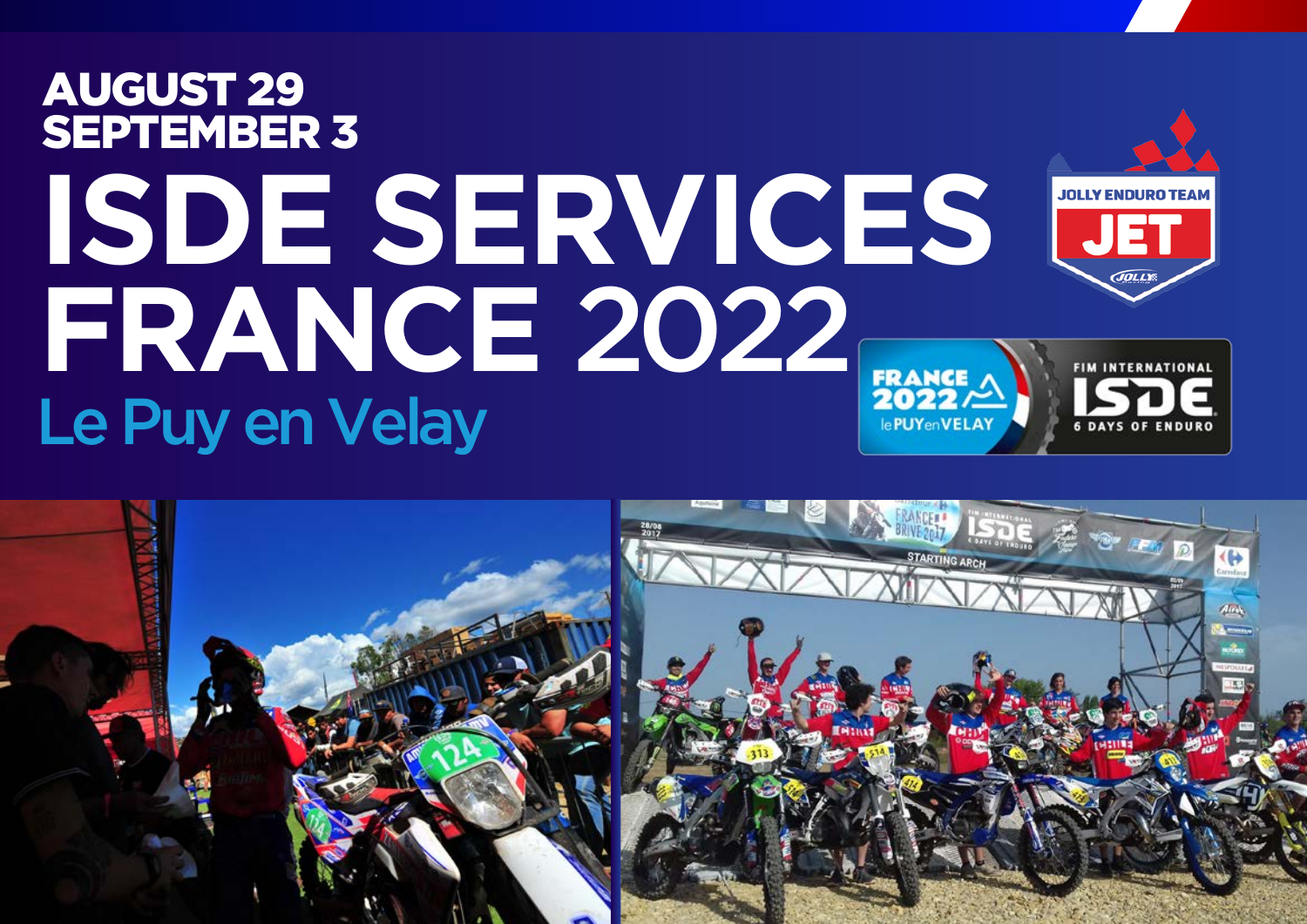

# ISDE 2022 **ASSISTANCE** Le Puy en Velay, France

#### **Jolly Enduro Team with his EnduroGP staff will be present at ISDE 2022 to guarantee assistance to the riders.**

A truck with tent 18 meters x 10 + some gazebos will be used at the paddock for making the service, meanwhile at the time checks will be present gazebos with mechanics and all what riders need.

Team's presence with tools and spares needed also at the starting work park. Service availibility is limited untill the reached number.

#### Price **1490€**

- advance 700€ until 15th june,
- settlement 790€ until 31th july; after that date will be 1000€

The riders have the possibility, for personal reasons related to the pandemic situation or the cancellation of the race, to inform JET about the non-participation in the event by 31/07/22 and receive a refund of the amount paid excluding  $50 \in \text{for costs management.}$ The refund will be made within 15 days after the competition has taken place.



**JOLLY ENDURO TEA**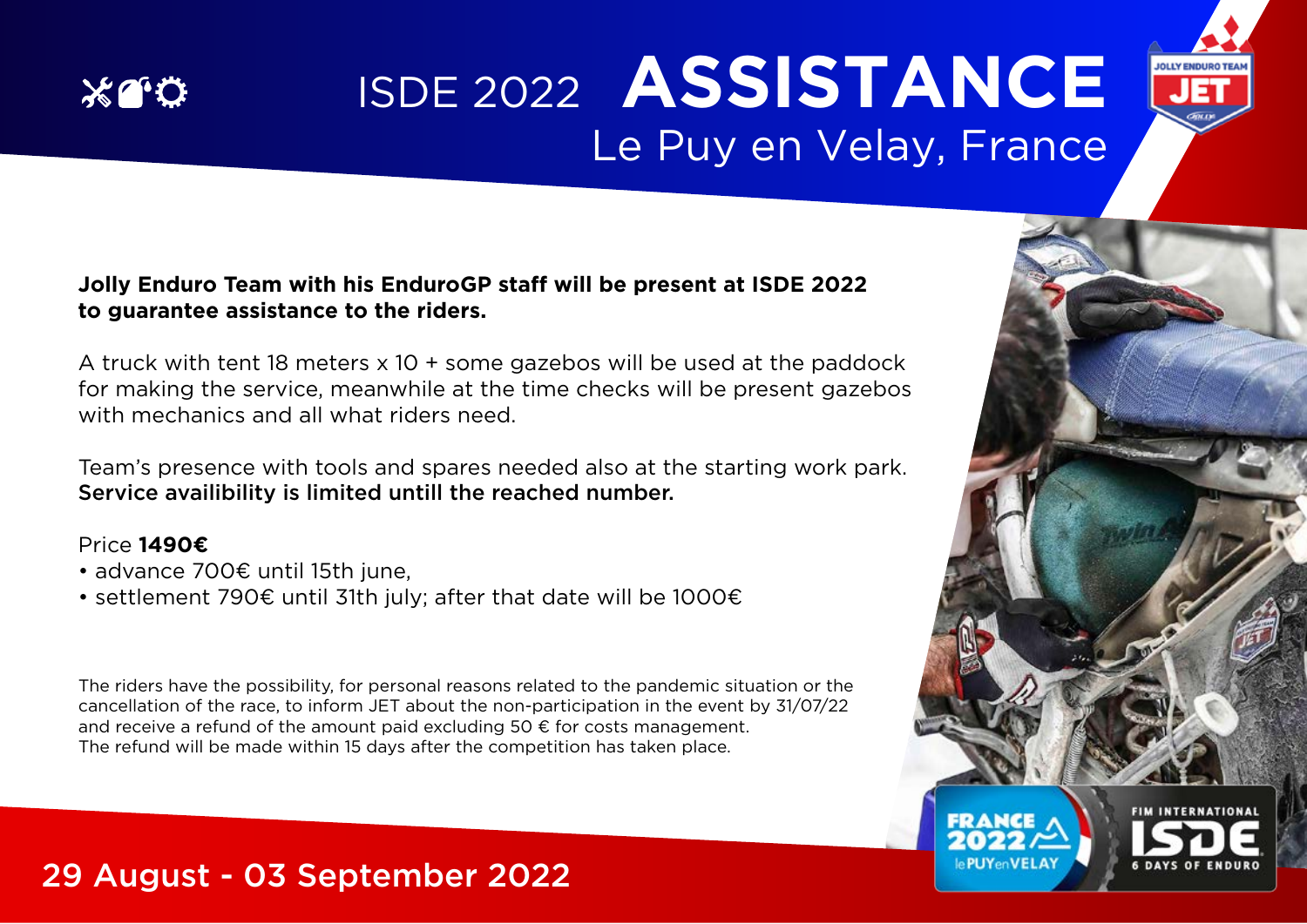# ISDE 2022 **ASSISTANCE** Le Puy en Velay, France

A motorbike rental service of any make and model is also available.

At the paddock will be used a structure with various tents and gazebo while at the time checks there will be a van with the staff and the gazebos needed to accommodate all the riders.

### **The assistance service includes:**

- tools for motorcycles, levers and tire changers in service points
- paddock structure location A

 $X^{\alpha}$ 

- availability of spare parts service (paid if used)
- specialized mechanical assistance with FIM regulations
- free lubricants and consumables
- fruit, water and snacks assistance points
- personal material transport to assistance points
- filter replacement service for the entire race
- a trial session and setting of motorcycle pregara, suspensions etc.
- each driver will receive schedules of the various daily passes

Service availibility is limited untill the reached number. This service may have limitations.

## 29 August - 03 September 2022



**JOLLY ENDURO TEA**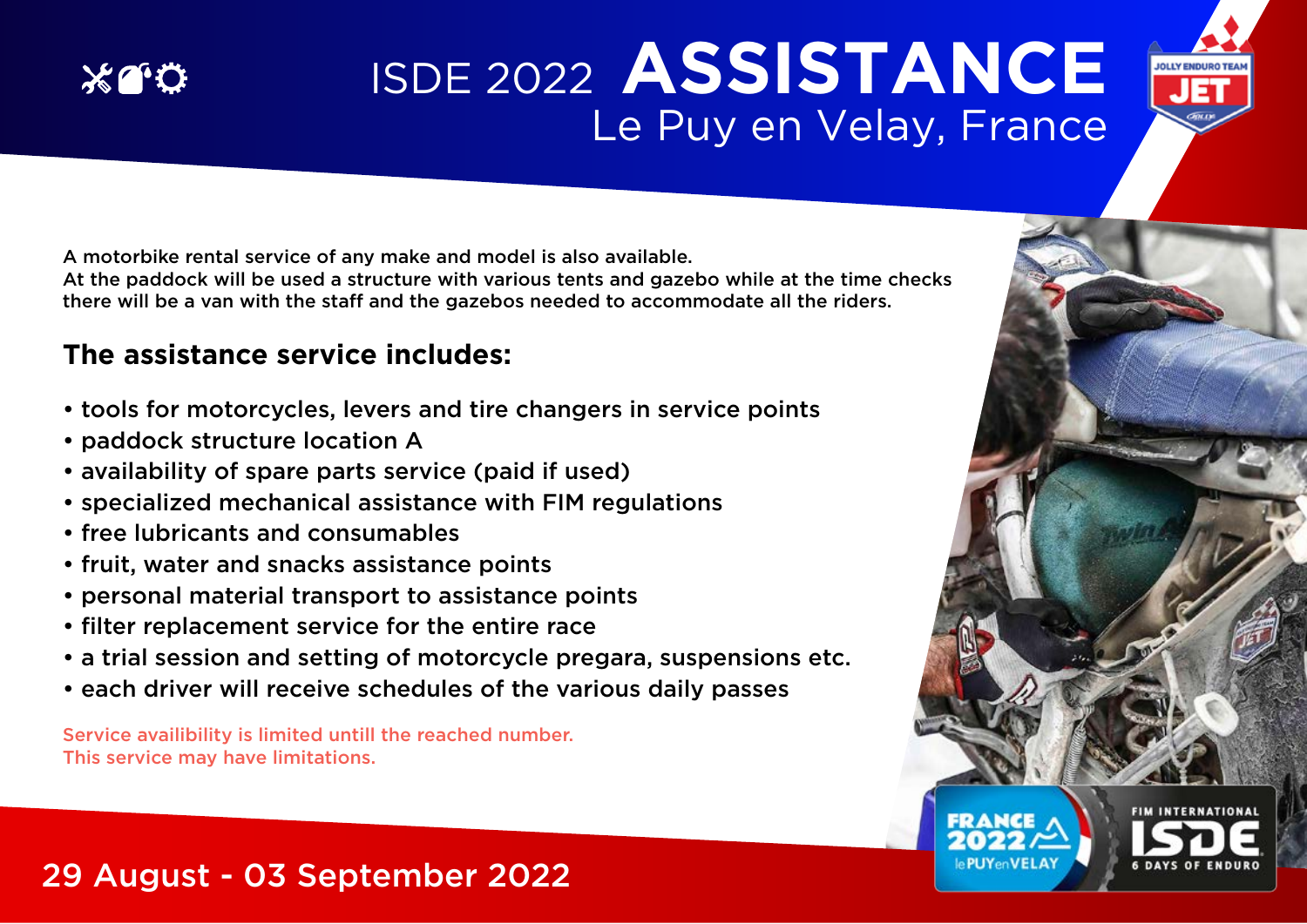# RENT SERVICE: **RENT A BIKE**





#### **Jolly Racing offers a rent service:**

Prices depend on 2 strokes or 4 strokes bikes and if the bike is new or used-ready to race.

Rental is subject to verification availibility.

Jolly Racing will not rent bikes to riders who dont make the assistance with us.

Prices start from 2.600€

- 50% in advance by 15 of june
- the balance by 31th of july

Service availibility is limited untill the reached number. This service may have limitations.

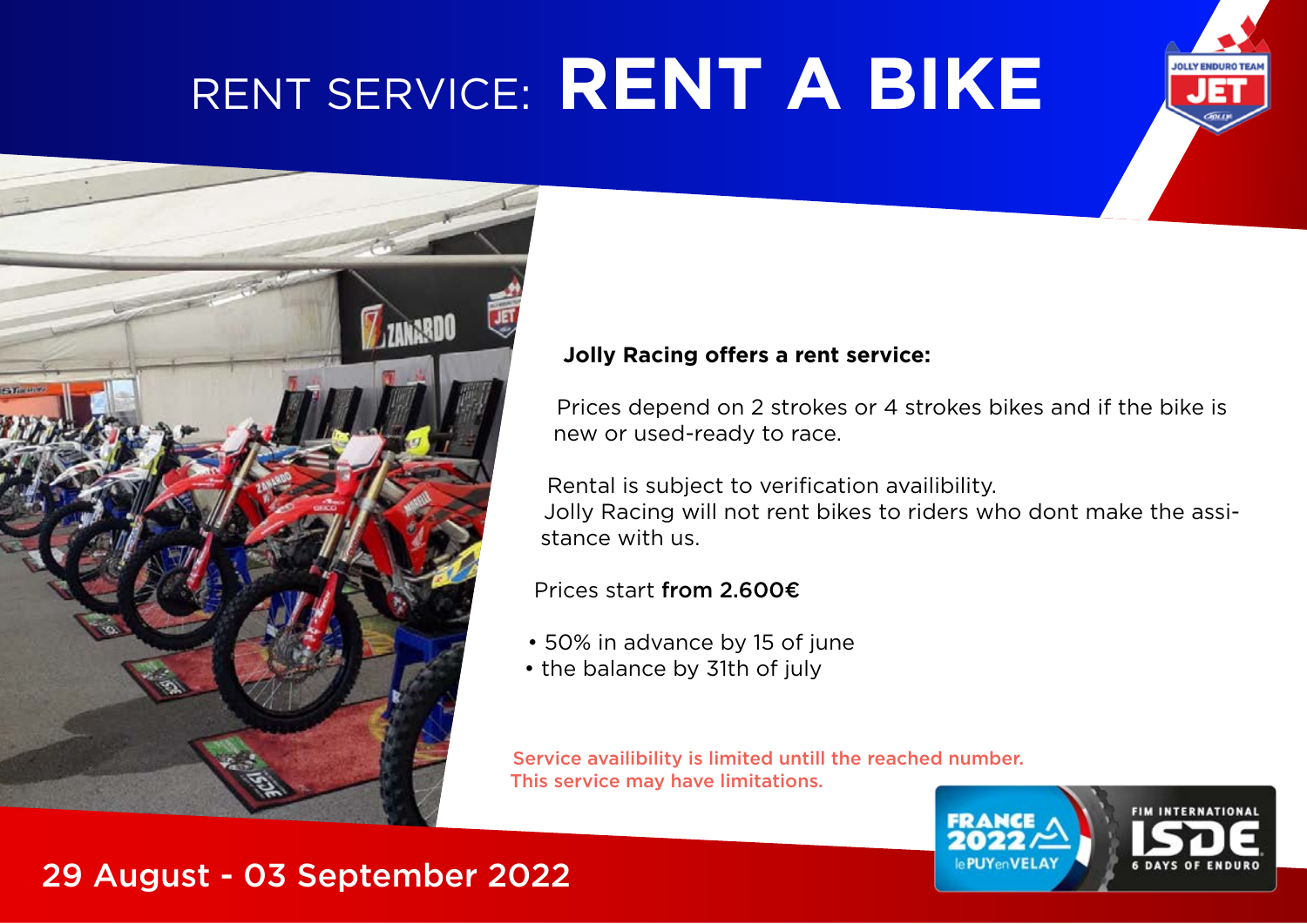# **EXTRA:** COMPONENTS & ADDITIONAL SERVICES





#### **EXTRA products offers**

Drivers enrolled in assistance can be provided on request at favorable prices: **tires, mousses, special parts, customized graphics**  and **clothing** of the brands chosen by the driver.

It is preferable to reserve the requested products by 31/07

#### JET suggest:

Tyresi and mousse Metzeler, mousse Riga Gomme, clutch Rekluse, ergal special parts Geco, Termignoni, handlebar CMV, Progrip, DID chain, Supersprox.